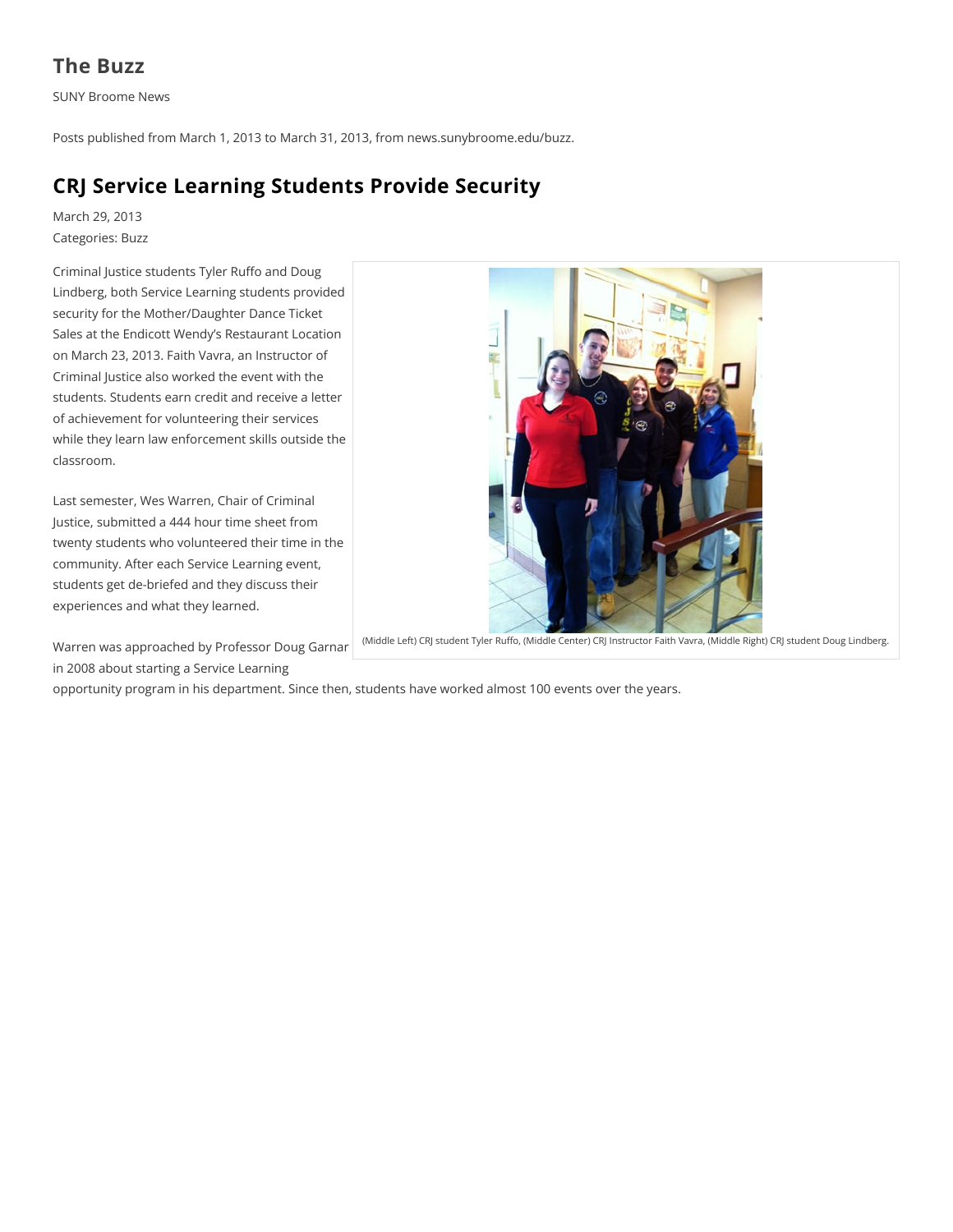#### BCC Forensic Science Professors present to Vestal H.S. Senior Classes.

March 27, 2013 Categories: Buzz

Last week, Professor Wes Warren, Chairman of the Criminal Justice Department, and Dr. Harold Trimm, Chairman of the Forensic Chemistry Department presented The Real CSI, to forty graduating seniors at the Vestal High School. The presentation was part of Vestal High School's Forensic Science program.

Warren, a former police officer and New York State Certified Criminal Investigator, showed how detectives and forensic scientists work hand in hand at crime scenes. Dr. Harold Trimm, a nationally renowned expert witness and forensic scientist discussed death scene investigations, and what it takes to successfully solve and prosecute murder cases. Both Warren and Dr. Trimm have been involved in local homicide cases throughout the Southern Tier.

Many of the Vestal high school students will be transferring to BCC this coming fall.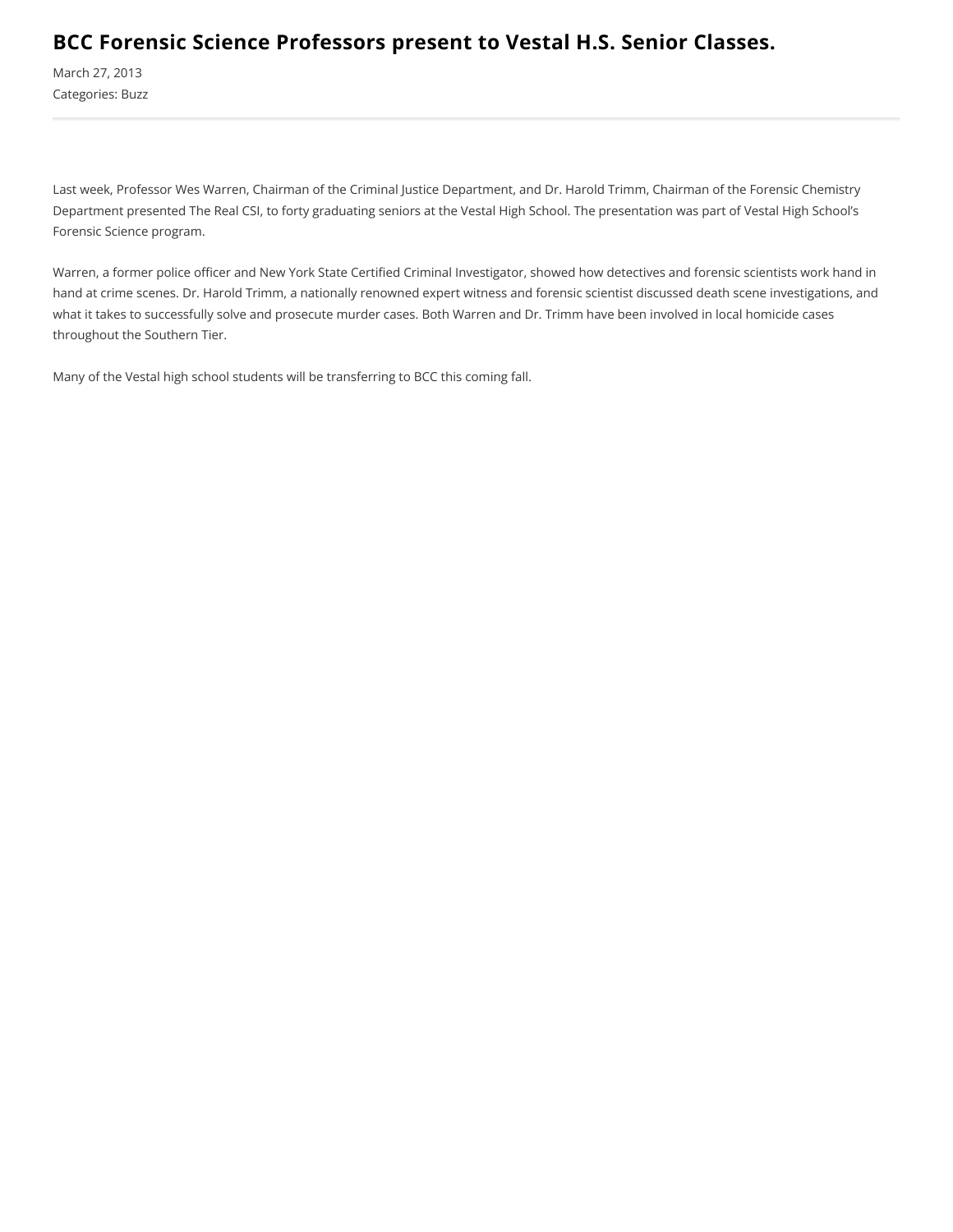## **BCC Spirit Awards**

March 27, 2013 Categories: Buzz

#### **BCC Spirit Awards** Recognizing a valued member of the BCC Community

Nominations are now being accepted! All full and part-time employees are eligible!

For times when "thank you" just isn't enough - when a campus individual goes above and beyond the call of duty - there's the BCC Spirit Award!

Excellence and commitment are all around us. Let's recognize the exemplary commitment and contributions of our colleagues who embody the spirit of BCC. The BCC Spirit Award recognizes valued campus members-colleagues who are on the job day in and day out, contributing that extra effort that helps make BCC an outstanding institution.

This award recognizes a campus member for service and dedication "above and beyond," or for unique contributions to Broome Community College.

Submit a nomination electronically and describe someone who creates a positive experience for those around them (students, coworkers, colleagues, etc). In your nomination, please detail the attributes and unique personal contributions to the campus community that qualify the nominee for this award.

Nominations can be made by any campus member. The last day nominations will be accepted is Monday, April 18, 2013.

Our BCC Spirit Award recipient will be announced at the Annual Retirement and Recognition Event on May 17.

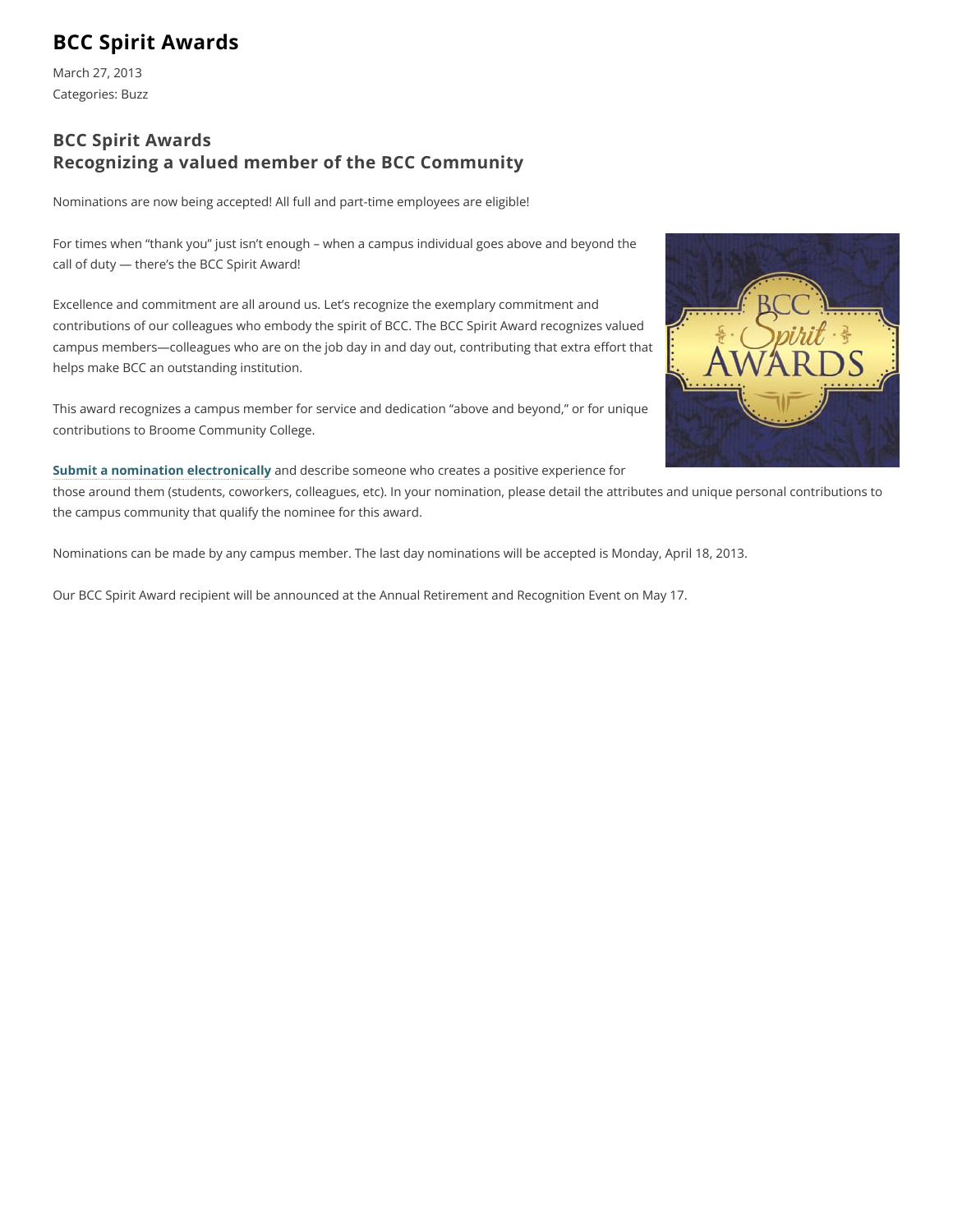#### **COM Club Visits Historic George Eastman House**

March 22, 2013 Categories: Buzz

ROCHESTER, N.Y. - BCC Communications Club members spent a day touring the historic George Eastman House International Museum of Photography and Film in Rochester, N.Y., seeing some of the earliest equipment in movie making and learning about the Eastman Kodak Corporation, a legendary name in early American photography and cinema.

The students, along with Communications instructors Chris Keaty and Tim Skinner, toured the museum and the George Eastman mansion, once the residence of the man whose company pioneered the production of film used in motion pictures and still photography. The three story house is now filled with exhibits that detail the life and history of George Eastman and of Eastman Kodak, the film company he founded. The historic site is regarded as the world's oldest museum dedicated to photography.

"This one place connects the past with the present in "motion pictures," said Tim Skinner, one of BCC's Communications instructors and a faculty advisor to the Communications Club.

"All the inventions of photography and filmmaking are here. We can bring lessons out of our textbook and into reality," said Skinner noting some of the exhibits are 'hands on' allowing visitors to work with some of the antique equipment.

COM Club students viewed several early 1900's live action film scenes and cartoons through a collection of hand cranked Nickelodeon machines. They worked with a Zoopraxiscope and some students created a series of still images they were able to load into a zoetrope, a spinning device that reflects the sequential images off mirrors creating the illusion of movement.

All three of the devices are portrayed in the Film chapter of the textbook used in the Communications Department's COM 100 course -Introduction to Mass Media.

"We talk about the theories of persistence of vision, the history of film and photography and the inventors of the technology including George Eastman and Thomas Edison," said Skinner. "This is one excellent opportunity to bring it out of the textbook and into reality."

The museum houses the largest motion picture film preservation vault in the world. The collection includes original print negatives of movie classics including "The Wizard of Oz", "Ben Hur" and the epic Civil War drama "Gone With the Wind". Complete original film print collections of movies by Martin Scorsese, Spike Lee and other legendary filmmakers are housed there as well.

The March 15th trip to Rochester was funded by the COM Club through money raised in periodic bake sales.

Members of the BCC Communications Club inside the George Eastman mansion in Rochester, N.Y. March 15, 2013 during the COM Club tour. The George Eastman House International Museum International Museum of Photography and Film in Rochester, N.Y. Eastman House International Museum of Photography and Film. of Photography and Film is regarded as the oldest museum of photography in the world. From left to right - COM Club members Austin Molinari, Cassidy Doria, Amy Hogan, Marion Doak, Maria Palmeri, faculty advisors Chris Keaty and Tim Skinner. (Photo-BCC COM Dept.)

BCC Communications student Austin Molinari studies an Edison Kinetoscope in the main museum of the George Eastman The device, developed in the 1890's at the Edison laboratory, was one of the first devices for people to view moving pictures. (Photo by Tim Skinner)

BCC's Austin Molinari, COM Club advisor Tim Skinner, Cassidy Doria, Maria Palmeri, Marion Doak and Amy Hogan in the George Behind them is an original Kodak movie camera. (Photo by Chris Keaty)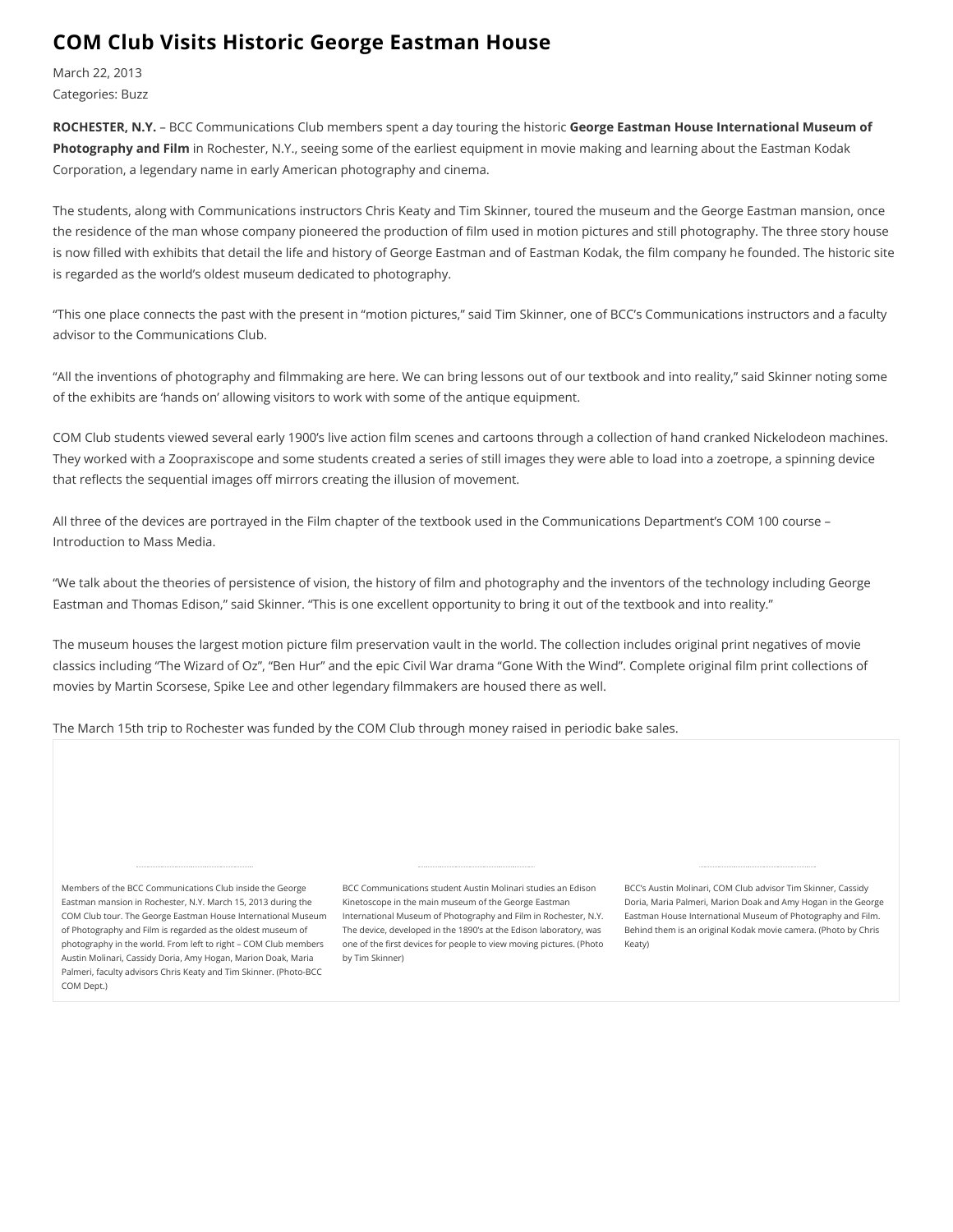# **Annual Spring Blood Drive a Success**

March 13, 2013 Categories: Buzz

The Medical Assisting Club and Clinical Laboratory Technician Club hosted the annual spring American Red Cross Blood Drive on campus Monday, March 11, 2013 in the AT Atrium from 10:00 A.M. to 3:00 P.M. and it was a great success!!

Thanks to all their hard work recruiting donors, 45 units of Blood were collected - beating the goal of 40 ... Great job!!!

THANK YOU to the BCC campus community for making a commitment to donate! By donating blood you can actually help save the lives of up to three people

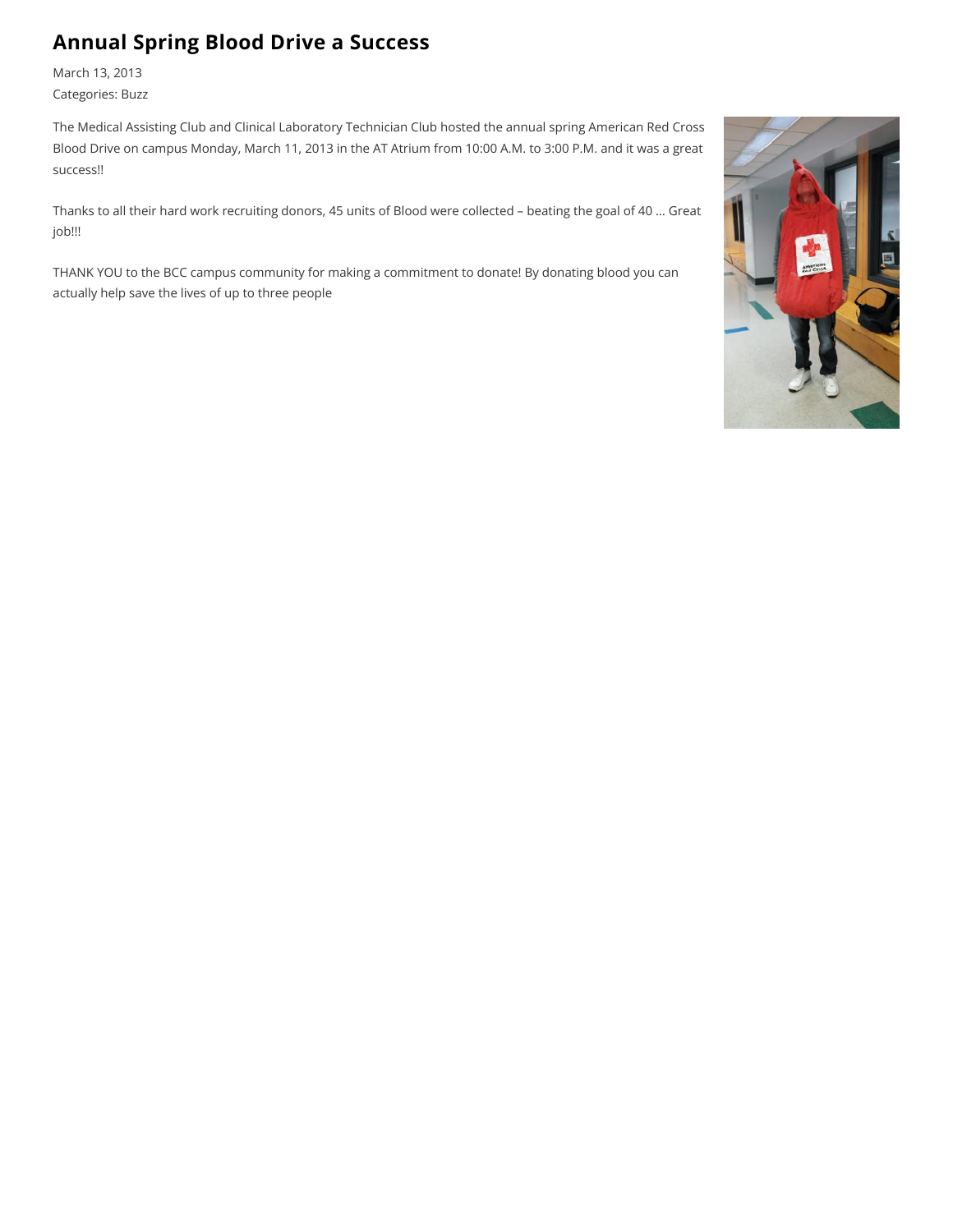# **Criminal Justice / Homeland Security Students work St. Pat's Parade**

March 13, 2013 Categories: Buzz

Service Learning Criminal Justice/Homeland Security students turned out in force to work both the Binghamton St. Patrick's Day Parade and the St. Pat's Police / Fire 4 Mile Run held in Binghamton on March 2nd, and March 9th, 2013.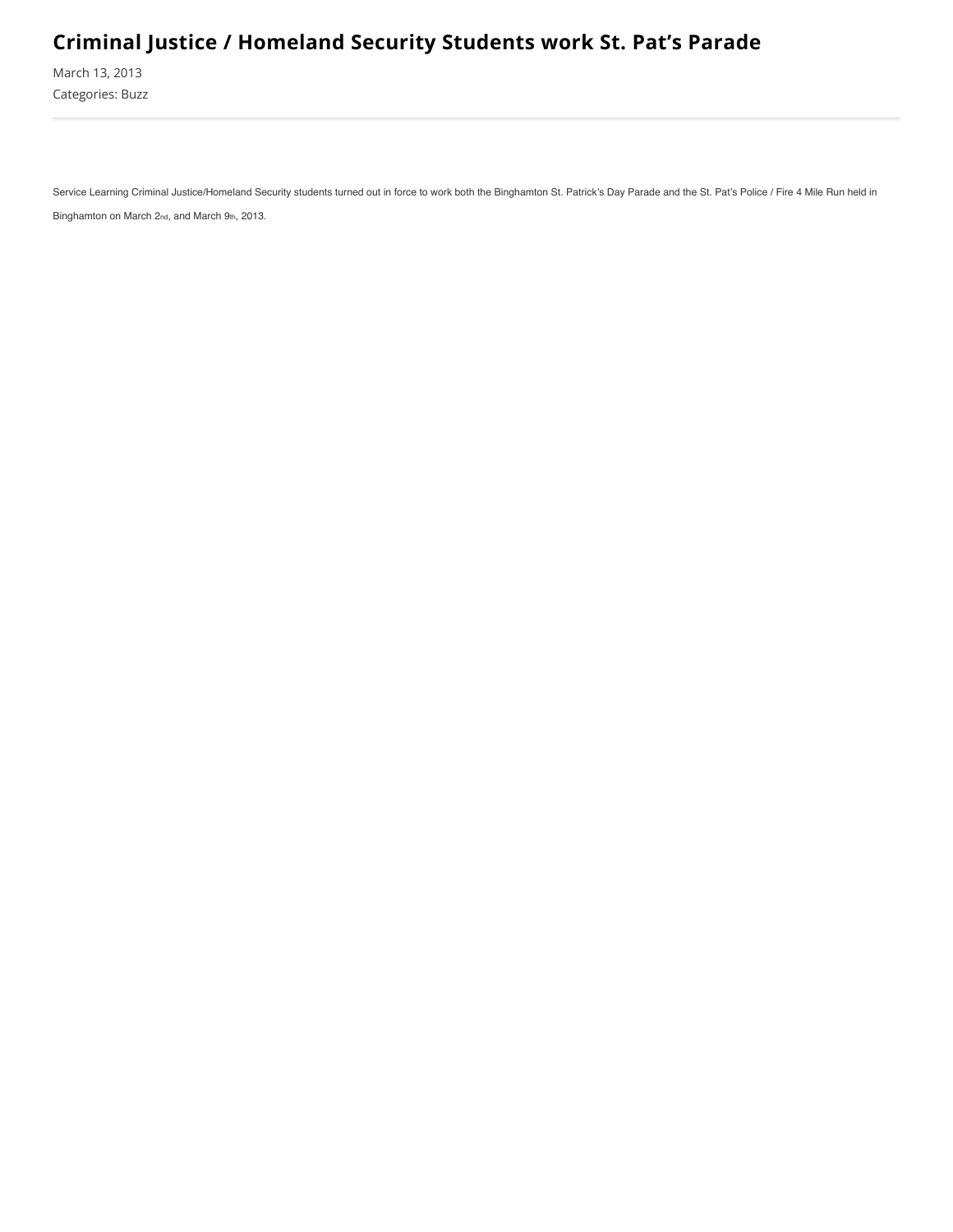## **ST Scholastic Science Fair Photos**

March 6, 2013 Categories: Buzz

Pictures from the fair were taken by Dr. Bill Hollister

On Saturday BCC hosted the 11th Southern Tier Scholastic Science Fair (STSSF). We welcomed nearly one hundred middle and high school students and their families along with thirty-four local professionals who served as project judges. Thank you to the awesome and dedicated members of the fair committee who prepared for months, and to the many volunteers who worked so hard to make the STSSF a great success.

Thanks to Dr. Tracy Curtis who organized a fantastic science workshop for the students, and to the faculty and students from the Physical Sciences Department and the Biology Department who presented fun and educational activities for the students during the lunch break. Thanks to the Maintenance and Facilities staff and the Copy Center staff for all of their help with the Fair.

Finally, thanks to Dr. Drumm for speaking at the awards ceremony. It is not possible to put on an event of this size and quality without a lot of work, and BCC certainly rose to the occasion. It was a great day for the students and a great day for science!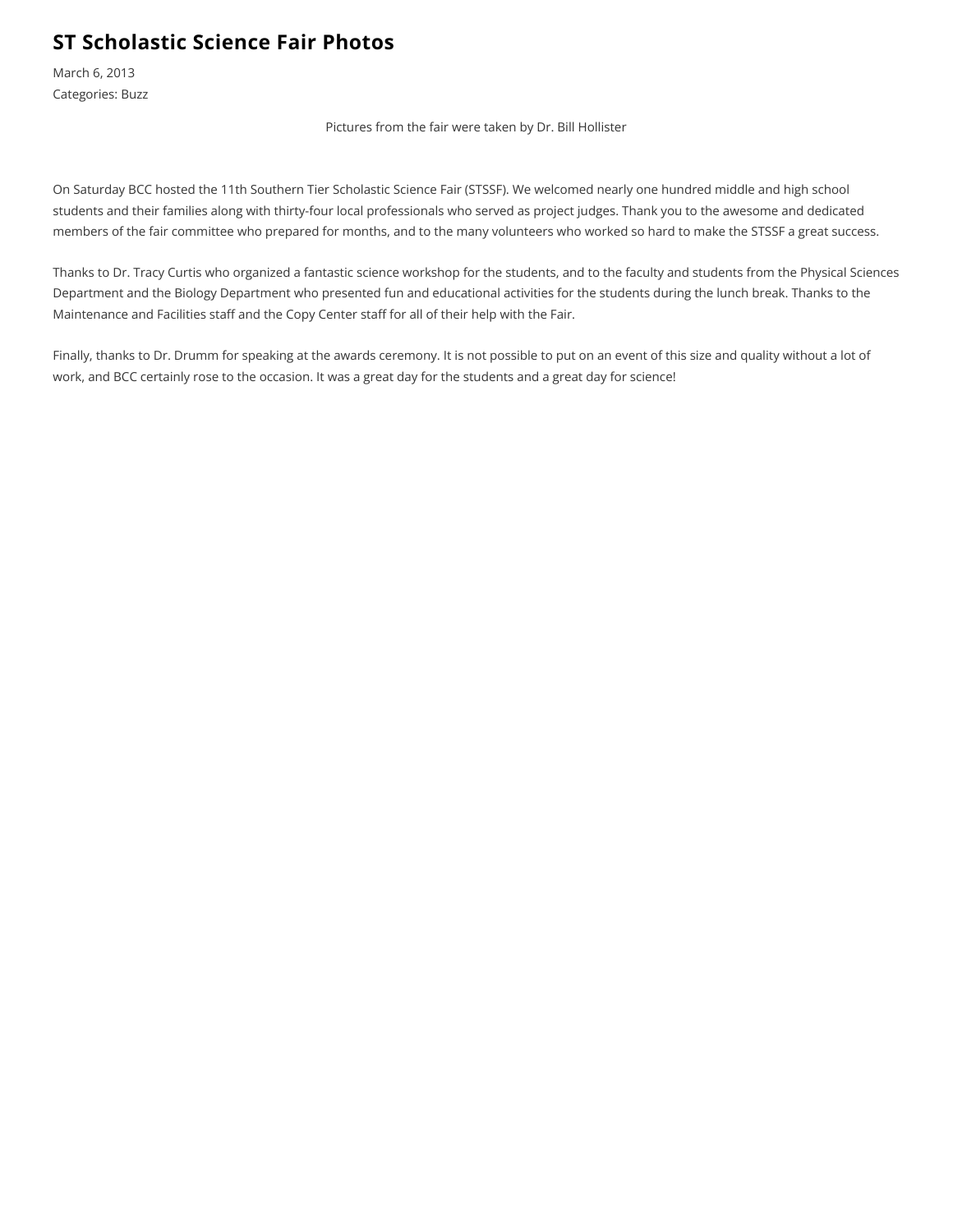#### **BCC Toastmasters had Award-Winning Weekend**

March 4, 2013 **Categories: Featured News** 

The BCC Toastmasters Club, Speakers of the House, had a wonderful week-end! It began with a capacity crowd at its Open House in BB 110 on Friday, March 1.

Guests heard heartwarming stories about how Toastmasters has changed members' lives. Corey Lowe, a student member, and former student in Matt Papkov's SPK 110 class, talked about how the class and Toastmasters helped him overcome his utter fear of public speaking, and in the process, even helped him to enjoy waiting on customers more.

Meigo Kao, from BCC's IT department, shared how Toastmasters prepared her to answer TV reporters' questions with ease, while still thawing out from the 46 degree water in the Polar Plunge a few weeks ago. Rawn Spearman, a Continuing Ed instructor and seasoned Toastmaster, talked about how being tongue-tied as a speaker at a family reunion led him to join Toastmasters. He hasn't stopped speaking and supporting others in speaking since.

Attendees at the Open House also had the opportunity to hear student member, Jose Rosario, tell his award-winning tall tale, "The Gorilla and I." On Saturday, March 2, Jose told his tall tale again and competed against several other area club winners in the Toastmasters Area Nine Competition at the Vestal Library. Jose, a SEED student, and native of the Dominican Republic, placed first in the Tall Tales category, to the delight of his fellow club members and fellow SEED students. The Area Governor joked with the audience and told them that only Jose was allowed to jump up and down as he accepted the award.

Community member, Sherita Searcy, also a member of the BCC Toastmasters club, placed second in the International Speech Competition, with her speech, "I'm more than that." Both Sherita and Jose will advance to the next level-the Southern Division competition at SUNY Cortland on Saturday, April 13 at 1:30.

BCC's Speakers of the House Toastmasters Club is made up of students, faculty and staff, alumni, and community members, all of whom want to improve their speaking skills in a supportive and fun environment. The club meets on Fridays at 3:15 in BB 231. All are welcome to visit and to join. For more information, contact:

Kathleen McKenna 607-778-5137 mckennakm@sunybroome.edu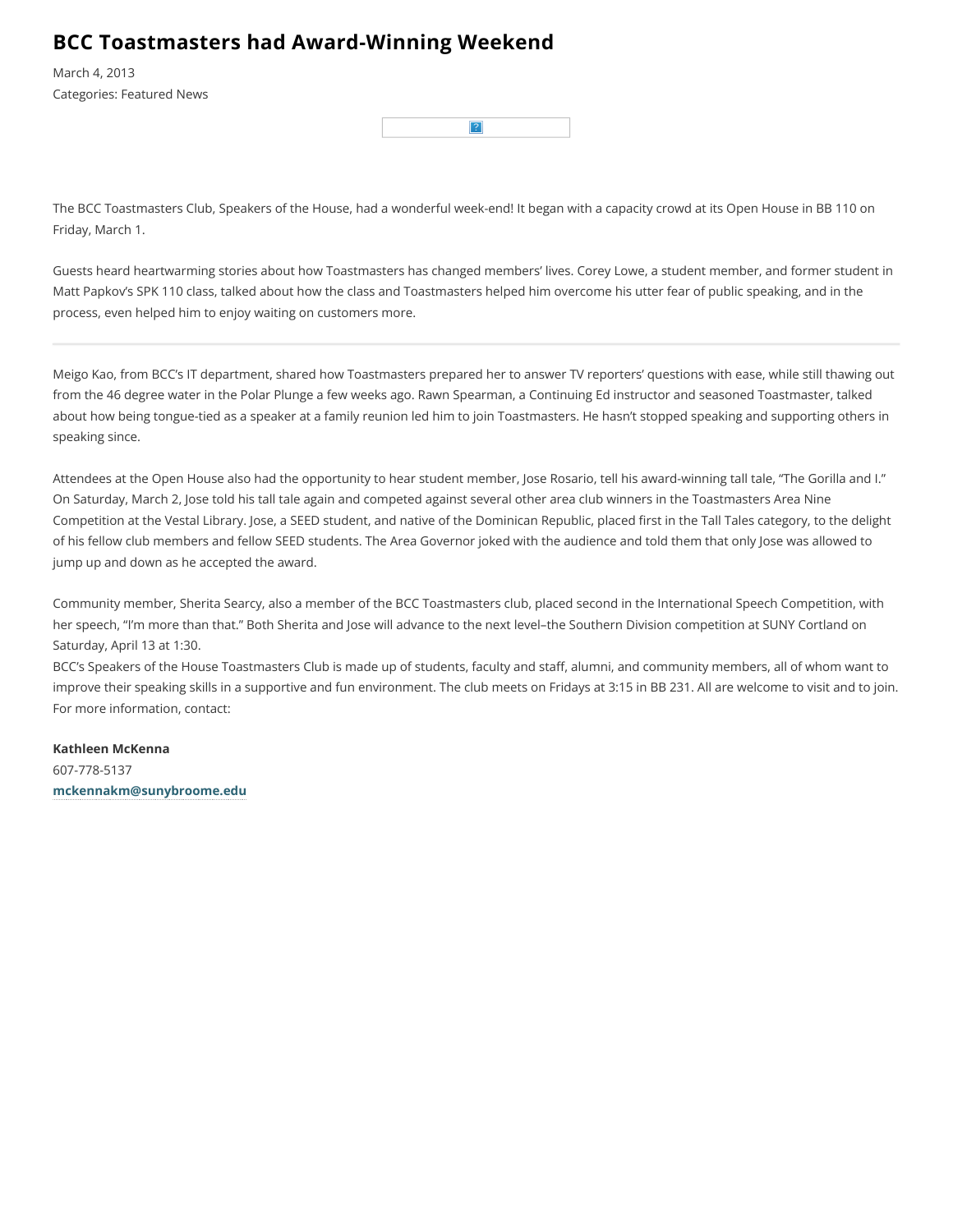#### **Communications Students Do Good Deed Through Winter Session Course**

March 1, 2013 Categories: Featured News

By Ed Evans - COM Dept Instructor

Students in a Communications Winter Session course learned a good deal about Public Relations and about supporting a good cause by creating, promoting and carrying off a fundraising campaign that raised \$300 for Mom's House, a local non-profit organization which provides child care support for single parents.

In creating the Public Relations Practicum, COM 285-01, Instructor Tim Skinner took the theoretical principals from the department's basic Public Relations course (COM 150) and created a unique opportunity to put classroom theory into real world practice with an extremely tight time frame - the three weeks of the BCC Winter Session.

"The main objective was to help students create, organize and implement a Public Relations campaign with a very specific objective," said Skinner. "And the result helped a good local cause."



Students in BCC's Winter Session Public Relations Practicum class interview Beth Greene, a BCC Communications graduate who is completing her four year degree this semester at Ithaca College.

Beth, a single parent, is completing her degree work with child care support provided by Mom's House. Greene spoke about her experience to help promote the PR Practicum's fundraising effort.

The interview was edited and posted on a Tumblr page the students created as part of the promotional campaign organized and carried out by the students in the PR Practicum class.

(Photo - Ed Evans, Communications Dept)

Mom's House, located in Johnson City, provides child care support for single parents who are furthering their education.

The Public Relations Practicum class partnered with Moe's Southwestern Grill on the Vestal Parkway. On the fundraising day, January 23rd, Moe's donated 15-percent of a customer's meal bill to Mom's House if the customer presented a coupon. The class members created an awareness campaign, distributed physical coupons in person around campus and to friends. E-coupons were also distributed by campus e-mail and through social media. A schedule was organized where class members were on site at Moe's throughout the day of the fundraiser.

"This was boots on the ground. It was not just theoretical. We had to actually do the work to make this happen," said Frank Houck, one of the ten